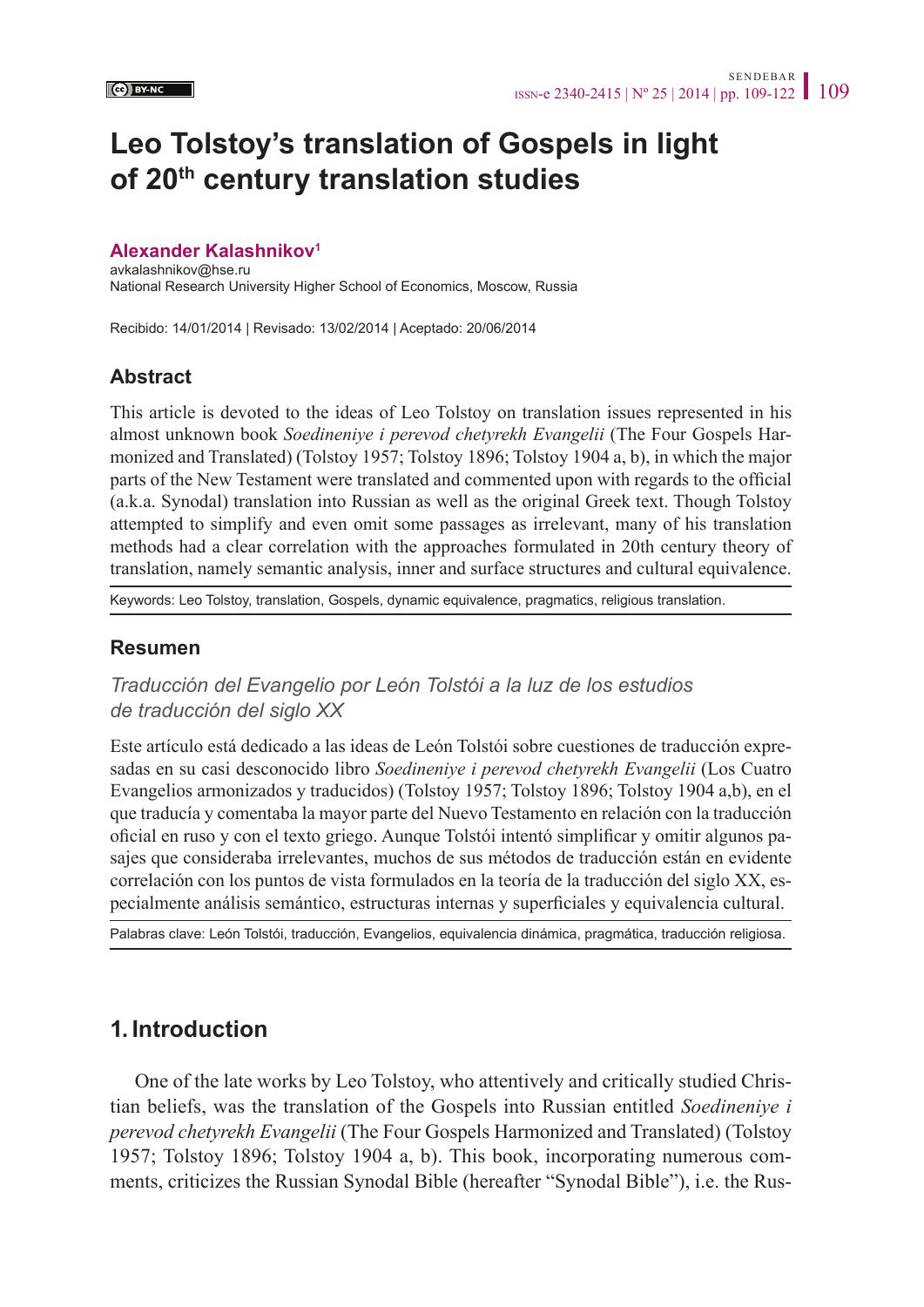sian authorized version, and outlines the drawbacks, caused by controversies and the archaic language, which were difficult to understand for believers. Tolstoy's comments are similar to the tradition of research promoting Biblical and translation studies, developed in particular by Nida and Newmark (Nida 1947; Newmark 1991).

This is the only work in which Tolstoy addresses issues of linguistics and translation, and so deserves reappraisal. Although *The Four Gospels Harmonized and Translated* has received sporadic attention from scholars, their perspective has been largely historical (Troyat 2001: 397) and the literary and linguistic features have been almost completely overlooked. I would argue that the issues discussed by Tolstoy in his book and the practical solutions suggested by him deserve to be a part of translation studies.

Tolstoy's work incorporates Greek and Synodal Bible texts, notes, comments, and summaries of chapters in parallel. The parallel texts allow us to study and critically evaluate the translation. Many remarks on the Synodal Bible version have a theoretical basis and may be applied to contemporary translation studies. Furthermore, Tolstoy made relevant remarks on lexical semantics, contextual meaning, syntax, corruptions and interpolations, and adaptation.

Thus, the subject matter of the paper will be the analysis of Tolstoy's translation. Within this framework, I will show that the writer's ideas foreshadowed trends in the 20th century linguistic theory of translation, especially equivalence and pragmatics, as promoted by Jakobson, Nida, and Newmark. The critiques and methods expressed by Tolstoy show the correlations with 20th century techniques, in particular dynamic equivalence theory. The relevance of the methods is enforced by the examples from recent religious translations such as *New American Standard Bible* (1995) and *English Standard Version* (2001) (Bible Hub. Online Bible Study Suite. [http://biblehub.com/\)](http://biblehub.com/).

### **2.Overview**

#### **2.1. Tolstoy's translation activity**

Until now, Tolstoy has not been mentioned in the literature on translation theory either in or outside Russia, despite the fact that he is the only internationally known Russian writer who translated the Gospels and made a Gospel harmony. His name deserves being included in a list of those who made similar harmonies, inter alia*,* Tatian, Saint Augustine, Mercator, Griesbach, Jefferson, Aland. The translation of the New Testament also ranks Tolstoy together with the translators of the Gospels such as John Wycliffe and William Tyndale in Great Britain, Martin Luther in Germany, Jacques Lefèvre d'Étaples in France. It is noteworthy that these translators were subject to persecution and even labelled as heretics due to their Biblical studies. Tyndale, and Jan Hus who was Wycliffe's disciple and an advocate of translation into the vernacular, were burnt at the stake. Tolstoy was excommunicated from the Russian Orthodox Church in 1901 for his religious views and has not been readmitted.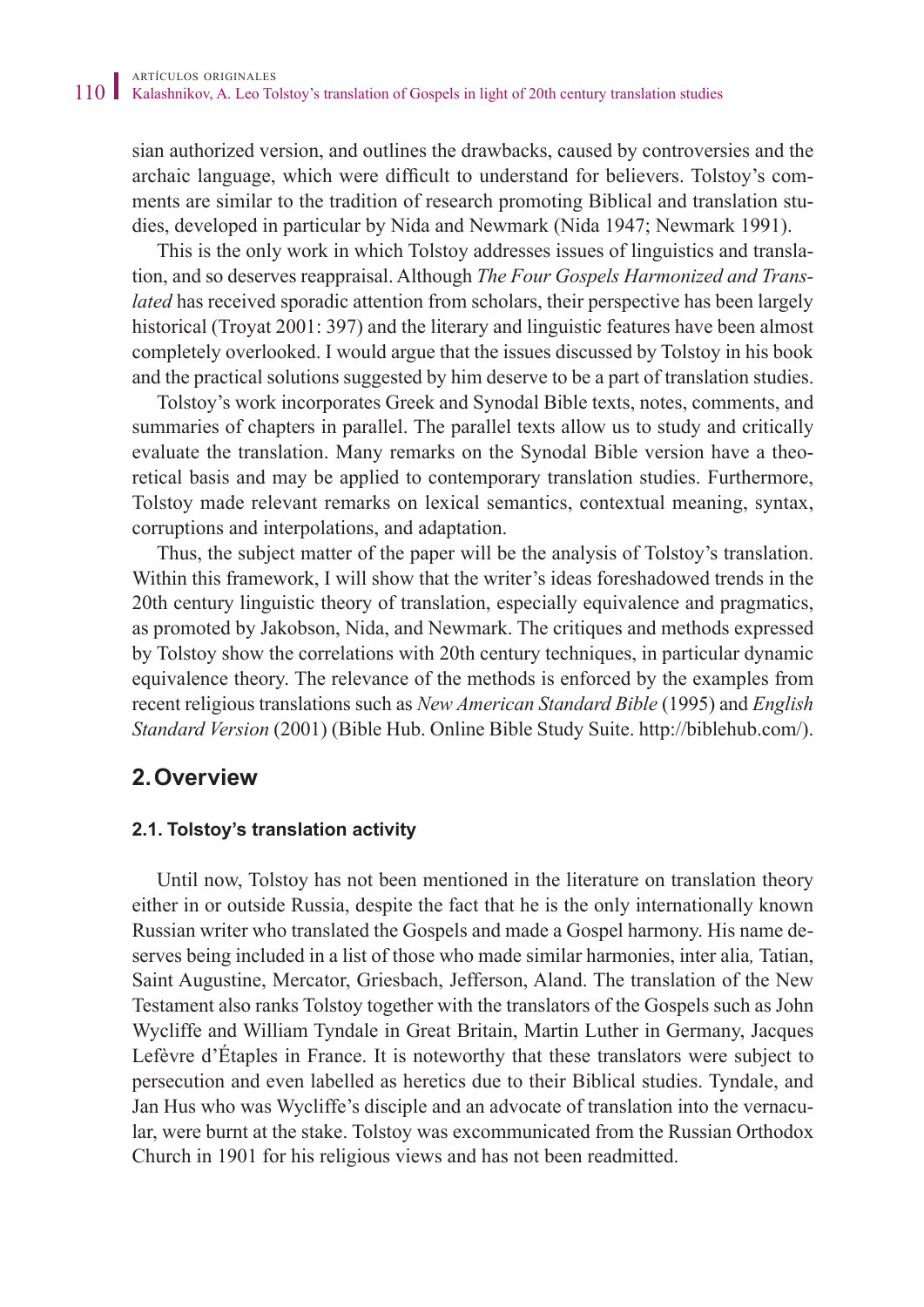Whilst working on the translation*,* Tolstoy compared the Four Gospels, read the text in Greek and drew analogies with translations into other languages – *Vulgate*, Bibles in German, French, and English, the harmonies done by Griesbach, Grechulevich, Tiscendorf (see Tolstoy 1904 a: 18). Tolstoy interrupted his work on the book in 1881, although he edited it later. Since it was forbidden from being printed in Russia, the book was first published in sections in Switzerland between 1892 and 1894. The entire edition of the work only came out in Russia in 1906. In the Soviet Union, after the 1917 Russian Revolution, the book was only published in full in Tolstoy's complete works of 1957 (Tolstoy, 1957).

In 1896, it came out in the UK translated by John Kenworthy – an English writer, associate and biographer of Tolstoy (Tolstoy 1896) – and in 1904, it was completely translated and edited by Leo Wiener - Assistant Professor of Slavic languages at Harvard University, and published in two volumes for the Complete Works (Tolstoy 1904 a, b). Tolstoy's religious views, which were outlined in the harmony and later refined in such works as *A Confession* (1882), *What is Religion* (1902), *The Gospel in Brief* (1906), were not accepted in the tsarist era or in Soviet Russia.

As to the translation, Tolstoy addressed the problem of transparency, the understanding of the text, and emphasized not only the religious but also the linguistic features of the Gospels. In particular, he used linguistic approaches and methods that later became known as componential analysis, semantic analysis, and surface structures.

Tolstoy's linguistic approach to translation, anticipated linguistic translation theory, which was actively developed by linguists of the Prague school, especially Vilem Mathesius and Roman Jakobson. Tolstoy's ideas on intelligibility and effect on the reader were echoed by Mathesius who wrote that "the fundamental goal of literary translation was to achieve, whether by the same or by differing devices, the same artistic effect as in the original" (Mathesius 1913; cited by Gentzler 2001: 82).

# **3.Presentation**

This section is on the correlation between Tolstoy's translation methods and translation theory, and will deal with Tolstoy's main critiques. These are divided into two groups: the semantics of the vocabulary and syntax transformations (3.1.) and cultural translation (3.2.).

#### **3.1. The Semantics of vocabulary and syntax transformations**

The problem of understanding translated texts has been studied and tackled since antiquity. One of the most famous precursors of tackling unintelligible passages of the Bible was Martin Luther, who sought to use the language spoken by believers (Luther 1957).

Tolstoy tackled many ambiguities. The ethos of the book was represented in his words: "no one can believe what is incomprehensible, and the knowledge of what is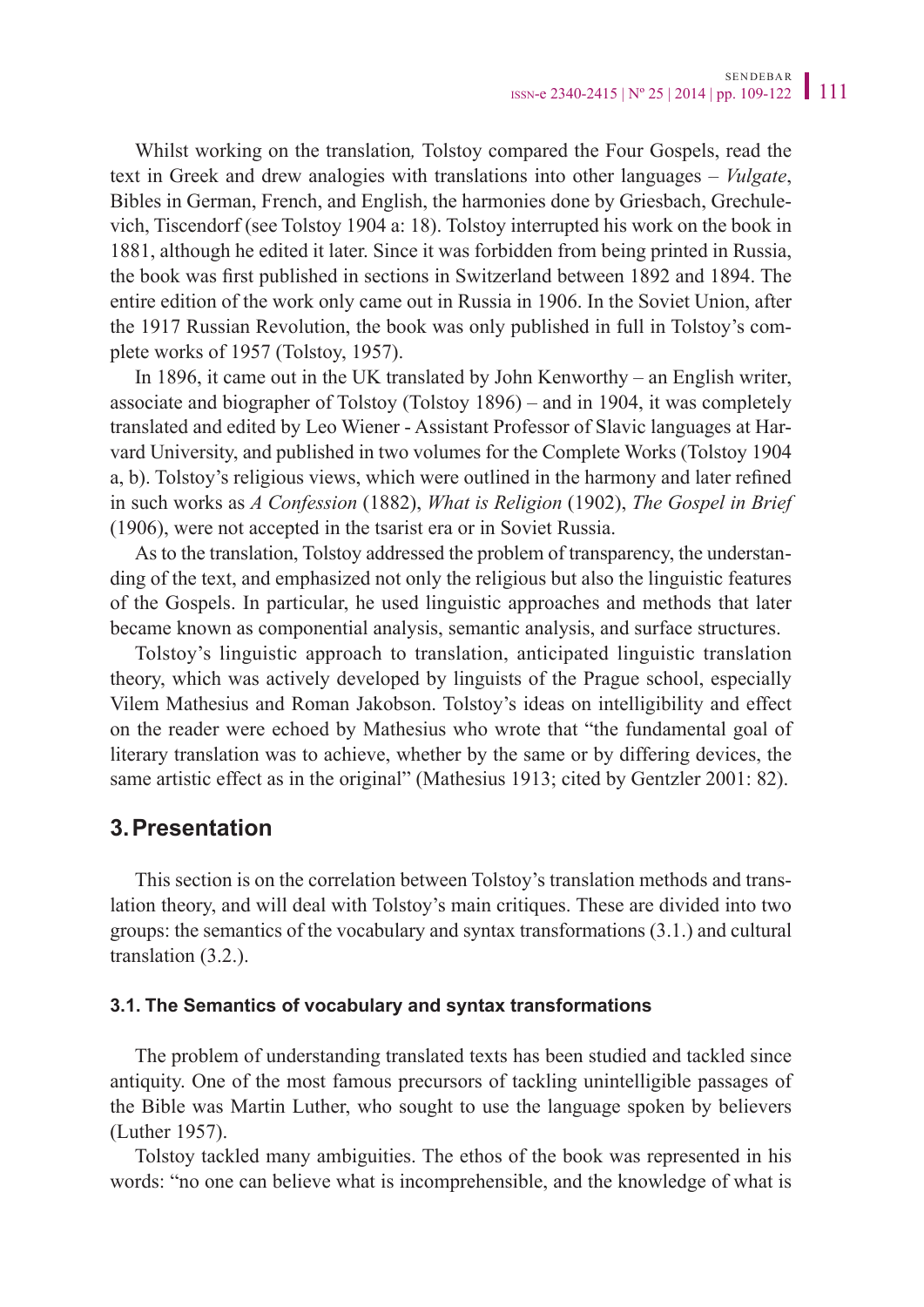incomprehensible is equal to ignorance" (Tolstoy 1904 a: 16) which may explain why he rendered many figurative concepts in plain language, e.g. *pearl\* –* 'most precious', *the children of the bridechamber\* -* 'guests' (hereafter, \*symbol will accompany the words and phrases from the Synodal Bible).

This part will cover the following issues: choice of meaning (3.1.1.); replacing Church Slavonic vocabulary (3.1.2.); rendering proper names (3.1.3.); substitutions of syntactic patterns (3.1.4.).

#### **3.1.1.Choice of meaning**

The analysis of meaning made by Tolstoy resembles Nida's componential analysis, i.e. "That part of the analysis of a text which aims at discovering and organizing the semantic components of the words" (Nida, Taber 1969: 199). In his analysis, the American linguist considered the following concepts relevant to religious discourse: χρηστότητι 'kindness', ἀγάπη 'love', σάρξ 'flesh'. Tolstoy deconstructed and examined meanings of Greek words and concepts: εὐαγγέλιον 'Gospel', εὐσέβειαν 'godliness', μαρτυρίαν 'witness', δόξαν 'glory'.

Special attention was devoted to a well-known quotation from John 1.1 «В начале было Cлово» "In the beginning was the word". Tolstoy wrote: "In the beginning was the comprehension" (Tolstoy, 1904 a: 26). As to the Greek word λόγος 'word', he considered eleven meanings, and on the basis of the contextual analysis, suggested *comprehension*, generalizing the concepts: *reason, cause, reflection,* and *correlation*. This idea correlates with what Nida writes about λόγος, "There simply is no English word (and certainly not Word itself) which can do justice to the variety and richness of meaning of this Greek term" (Nida, Taber 1969: 5).

Commenting on John 1.3., Tolstoy recommended using nouns instead of pronouns – an approach similar to Nida's to make the phrase clear in a narrow context:

| <b>Synodal Bible</b>                                                                                 | Tolstoy                                                                                                                                                        |
|------------------------------------------------------------------------------------------------------|----------------------------------------------------------------------------------------------------------------------------------------------------------------|
| Иоанн 1:3 Все чрез него начало быть, и без него<br>ничто не начало быть, что начало быть.            | Все чрез разумение родилось, и помимо<br>разумения не родилось ничто из того, что живо и<br><i>живет</i> (Tolstoy 1957: 31).                                   |
| John 1:3 All things were made by him; and without him<br>was not any thing made that was made (KJB). | Everything was born through the comprehension, and<br>without the comprehension is not anything born of that<br>which is alive and lives (Tolstoy 1904 a: 31). |

(1)

Here *comprehension* is used for λόγος and is repeated (unlike pronouns in the Synodal Bible). The technique of changing pronouns into nouns was used by Tolstoy to facilitate understanding and avoid ambiguities, as he intended his text to be used by non-educated people.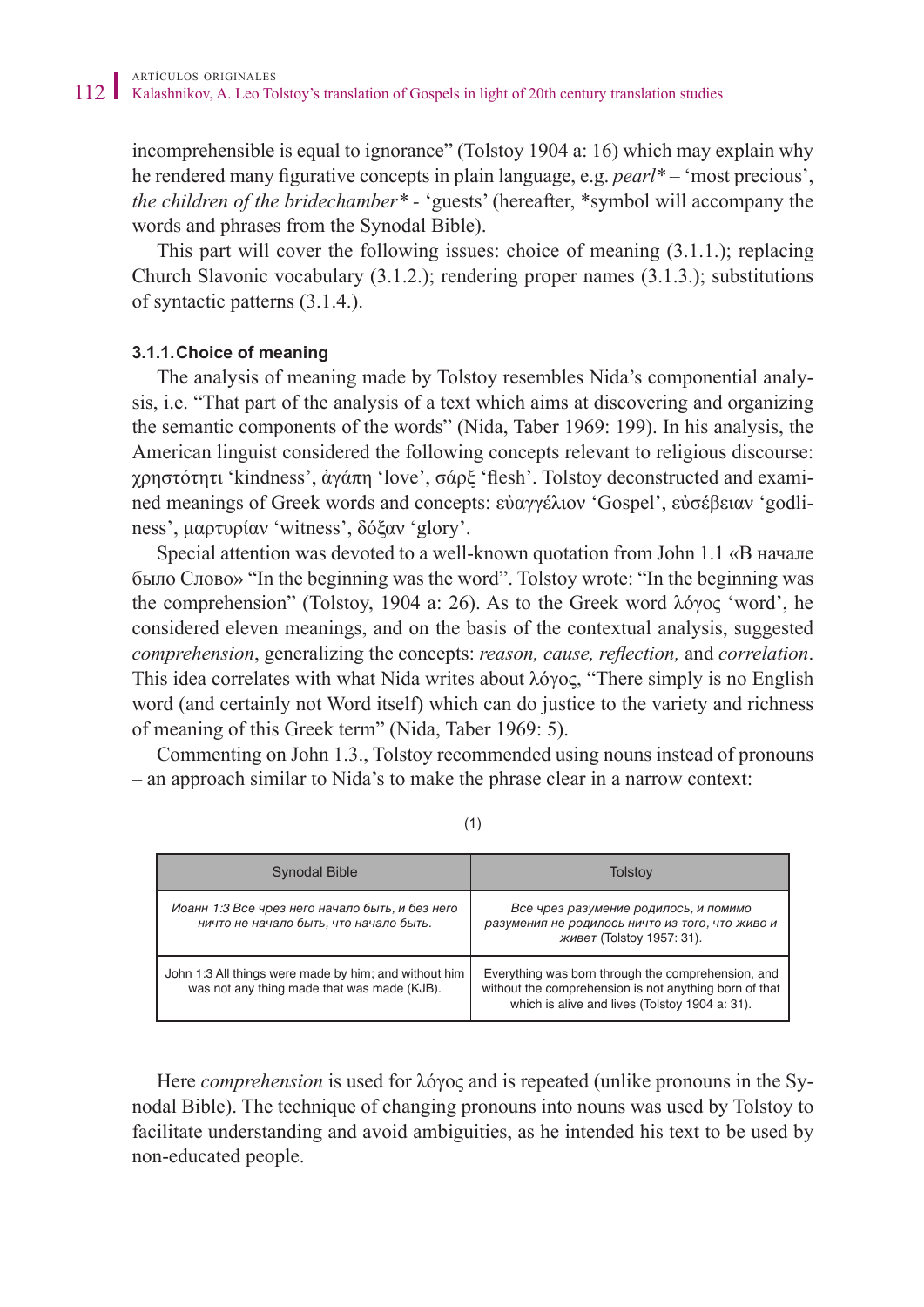At the same time, Tolstoy did not use just one equivalent to render the central meaning. He noted several cases when the same word should be translated differently in context. In Luke 10.39, which describes the episode of Jesus at the House of Martha and Mary, Tolstoy rendered λόγος as *teaching*. Tolstoy justified his choice of word on the basis of the context, arguing that the collocation *очевидцы слова* 'witness of the word' is impossible. He wrote, "...one cannot be a witness of a word" (Tolstoy 1904) a: 374). A similar case is with σάρξ (sarx) expressed as *плоть* 'flesh' in John 1.14 (Tolstoy 1904 a: 39) and *мир* 'world'*,* i.e. all people in Luke 3.6 (Tolstoy 1904 b: 57).

#### **3.1.2.Replacing Church Slavonic vocabulary**

As to the less common vocabulary, Tolstoy went against the obvious intention of the Russian Church to introduce Church Slavonic components. The Synodal Bible had been translated into Russian under the direction of Filaret (Drozdov), Metropolitan of Moscow, who made up rules for translators in his article "*O dogmaticheskom dostoinstve i okhranitel'nom upotreblenii grecheskogo semidesiati tolkovnikov i slavenskogo perevodov Sviaschennogo Pisaniia*" (On the dogmatic significance and protective usage of the LXX and Slavonic translations of the Holy Scripture (Filaret 1994). These rules required literary translation whilst maintaining, if possible, the syntax of the source text. Literary editing of the Synodal Bible made by the Metropolitan was impeccable in rendering subtle shades of meaning, but mostly he intentionally made the text archaic to avoid the complete split of the Russian text with Church Slavonic, which is still used in Russian churches. In the Synodal Bible, obsolescent and formal phrases dominate: *верхняя одежда '*outer garments'*, поприще* 'walk of life'. As a result, the New Testament in the Synodal Bible became stylistically archaic. The closeness of vocabulary and syntax to the Greek text became evidence of the so-called biblical style.

Replacing Church Slavonic forms in Tolstoy's translation is represented by: *глас\* – голос* 'voice'*, сшедший\* – сошедший* 'having come'*, чрез\* – через* 'through'; *око\* – глаз* 'eye'*, отче\* – батюшка* 'father'*, агнец\* – ягненок* 'lamb'*, секира\* – топор* 'axe'*, возопить\* – кричать '*cry*', сие\* – это '*this*', доколе\* – когда '*when'*.*

The replacement of obsolescent words in the context may be found in the Parable of the Wedding Feast, where *блажен*\* 'blessed' and *воздать*\* 'recompense' are substituted by *счастлив* 'happy' and *отплатить* 'pay back' respectively:

| <b>Synodal Bible</b>                           | Tolstov                                       |
|------------------------------------------------|-----------------------------------------------|
| Лука 14:14 И блажен будешь, что они не могут   | И будешь счастлив, потому что этим нечем      |
| воздать тебе; ибо воздастся тебе в воскресение | отплатить тебе, а отплатится в восстановлении |
| праведных.                                     | праведных (Tolstoy 1957: 418).                |

(2)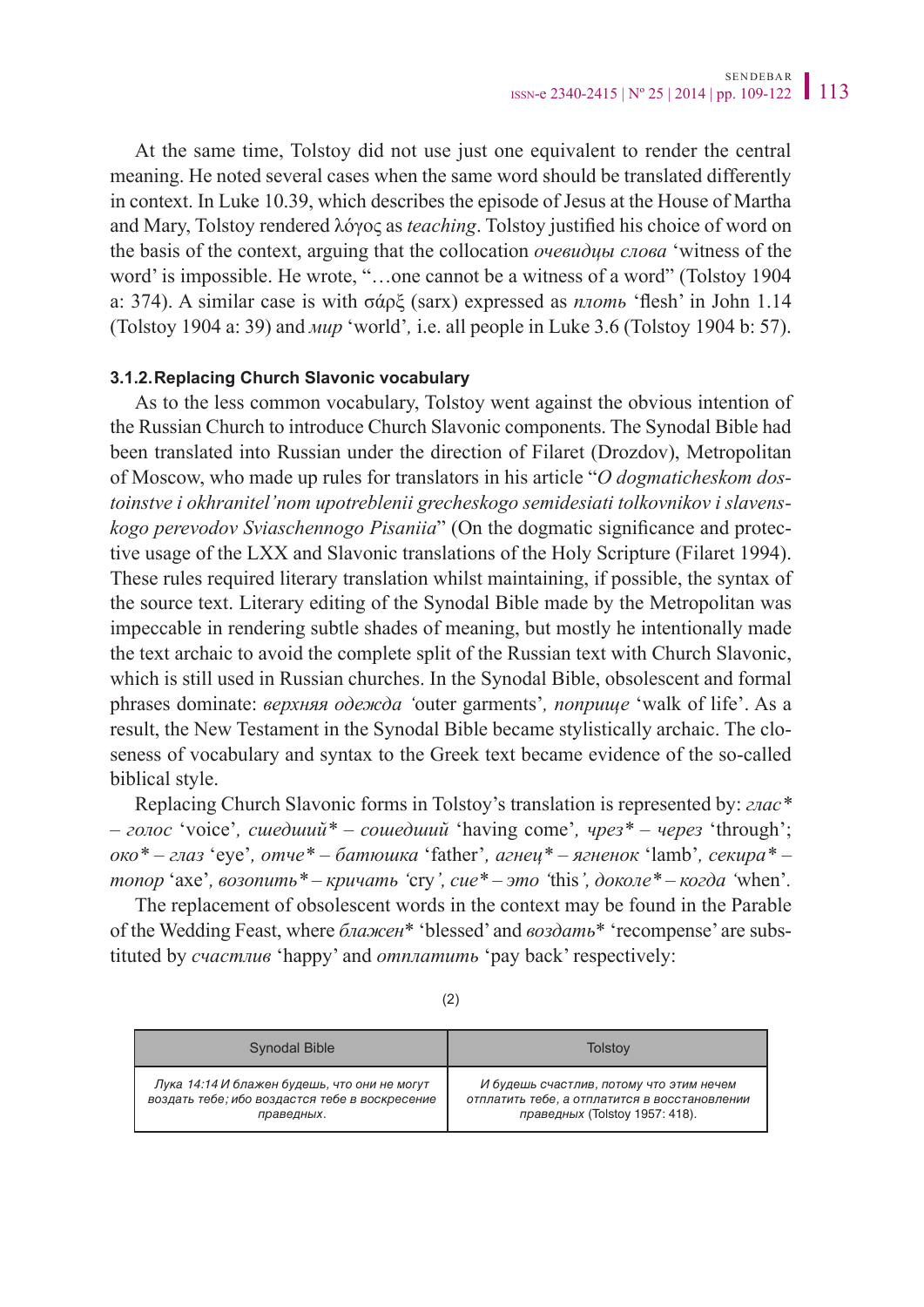| <b>Synodal Bible</b>                                  | Tolstoy                                              |
|-------------------------------------------------------|------------------------------------------------------|
| Luke 14:14 And thou shalt be blessed, for they cannot | And thou wilt be happy for they cannot pay you back, |
| recompense thee: for thou shalt be recompensed at     | but thou wilt be recompensed at the establishment of |
| the resurrection of the just (KJB).                   | the just (Tolstoy 1904 a: 434).                      |

Amongst other peculiarities of the translation, it is important to note the substitution of the words incorporating meanings associated with religion, which cause some ambiguity: *рождество\* – рождение* ('nativity' – 'birth'), *крещение\* – перерождение* ('baptism' – 'rebirth'); *мессия\* - избранник* ('messiah' – 'the anointed'), *воскресение\* - пробуждение* ('resurrection' – 'awakening'); *воскреснуть\* – восстать* ('to resurrect' – 'to wake up'). The desire to create a simple language which could be understood by peasants led to the use of provincialisms, some of which are not registered in dictionaries: *змея\* – козюля* ('snake')*, плевел\* – кистерь* ('weed').

#### **3.1.3.Rendering proper names**

Rendering proper names is relevant to Bible translation as most of them bear certain associations with the traits of those to whom they belong. This is a frequent occurrence in the Bible, primarily with anthroponyms, exposing the original meanings of names, *…called…, because*, e.g. "And Adam called his wife's name Eve; because she was the mother of all living" (Genesis 3.20). This is a challenge for a translator, since the lack of additional explanation does not allow those without sufficient training to understand that the name suggests "living" or "life". Tolstoy was one of the first who began considering contextual meanings of proper names and their rendering. Thus, the writer took into account the meaning, context and stylistic relevance of proper names which had been largely ignored. Tolstoy, rendering Matthew 1.21, explains the name "Jesus", adding "*which means the Saviour"* to associate the context with the meaning of the name:

| ٠<br>$\sim$ | I |
|-------------|---|

| <b>Synodal Bible</b>                                                                                                                        | Tolstov                                                                                                                                              |
|---------------------------------------------------------------------------------------------------------------------------------------------|------------------------------------------------------------------------------------------------------------------------------------------------------|
| Матфей 1:21 родит же сына, и наречешь ему имя:<br>Иисус; ибо он спасет людей своих от грехов их.                                            | И она родит сына, и назовешь его Иисус, что<br>значит Спаситель, потому что он спасет людей<br>от грехов их (Tolstoy 1957: 47).                      |
| Matthew 1:21 And she shall bring forth a son, and thou<br>shalt call his name JESUS: for he shall save his people<br>from their sins (KJB). | And she will bring forth a son and will call him<br>Jesus, which means the Saviour, for he will save<br>people from their sins (Tolstoy 1904 a: 51). |

The Greek name Peter (Πέτρος), meaning *stone,* becomes significant (characteristic) in the Confession of Peter. It was translated as a common noun: Мathew 16.18 "And I tell thee that thou art a rock, and on this rock will I build my assembly of men,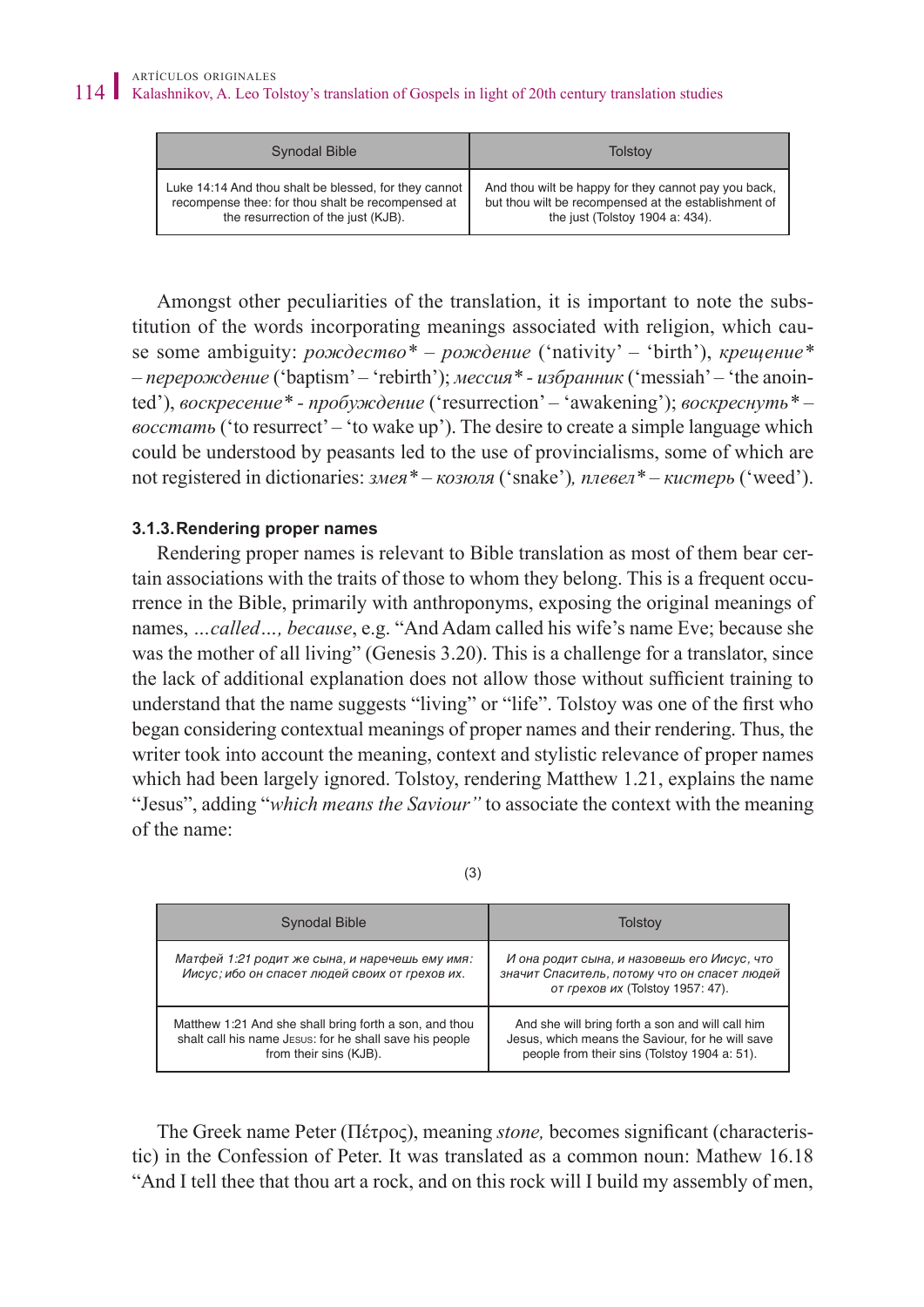and death will not overcome this assembly of men" (Tolstoy 1904 b: 56)*.* The placename Jerusalem, depending on the context, was rendered either as *city* or *church*. Some less known place-names were omitted, e.g. Zabulon and Nephthalim.

#### **3.1.4.Substitutions of syntax patterns**

Among the substitutions of syntactic patterns in Tolstoy's translation, a tendency is seen to choose a simpler and more natural pattern. Tolstoy tried to avoid any ambiguity, in particular that caused by the clumsy syntax of the source text, which is in line with the idea that every language has its own preferences in terms of syntactical patterns (Nida 1975: 36). The syntactical patterns of the source text should have been represented as kernel structures and then become the subject of back-transformation or paraphrasing, in order to achieve the most appropriate and natural pattern for the target language.

Replacing syntax patterns in Tolstoy's translation is represented by the rejection of obsolete syntax patterns, in particular Church Slavonic past participles with the Russian affix *-eд*: *подошед – подошел '*having come up'*, пришед – явившись '*having come'*, вышедши – вышел '*having gone out'*.*

The replacements of noun phrases with clauses can be seen in Luke 2.50 and Luke 8.23: *сказанных им слов\* – того, что он сказал им* 'words told by him' – 'what he told them'*; во время плавания\* – когда они плыли* 'during sailing' – 'when they were sailing'*.* The replacement of the Russian present active participle with the affix *-щий* in defining clauses beginning with *тот, кто* ('s/he who…'). In the following example, parallel constructions with this pattern can be found:

| Synodal Bible                                                                                                                                                           | Tolstov                                                                                                                                                     |
|-------------------------------------------------------------------------------------------------------------------------------------------------------------------------|-------------------------------------------------------------------------------------------------------------------------------------------------------------|
| Иоанн 4:36 Жнущий получает награду и собирает<br>плод в жизнь вечную, так что и сеющий и жнущий<br>вместе радоваться будут.                                             | И тот, кто жнет, тому платят, и он собирает плод в<br>жизнь невременную, так что тот, кто сеял, вместе<br>радуется с тем, кто жнет (Tolstoy 1957: 328).     |
| John 4:36 And he that reapeth receiveth wages,<br>and gathereth fruit unto life eternal: that both he that<br>soweth and he that reapeth may rejoice together<br>(KJB). | And he who reaps is paid, and he gathers fruit for the<br>non-temporal life, so that he who has sowed rejoices<br>with him who reaps (Tolstoy 1904 a: 342). |

(4)

Summing up the correlations between Tolstoy's translation and dynamic equivalence theory, the following techniques may be specified: the use of componential analysis, the replacement of obsolete words, and the choice of syntactical patterns in the target language.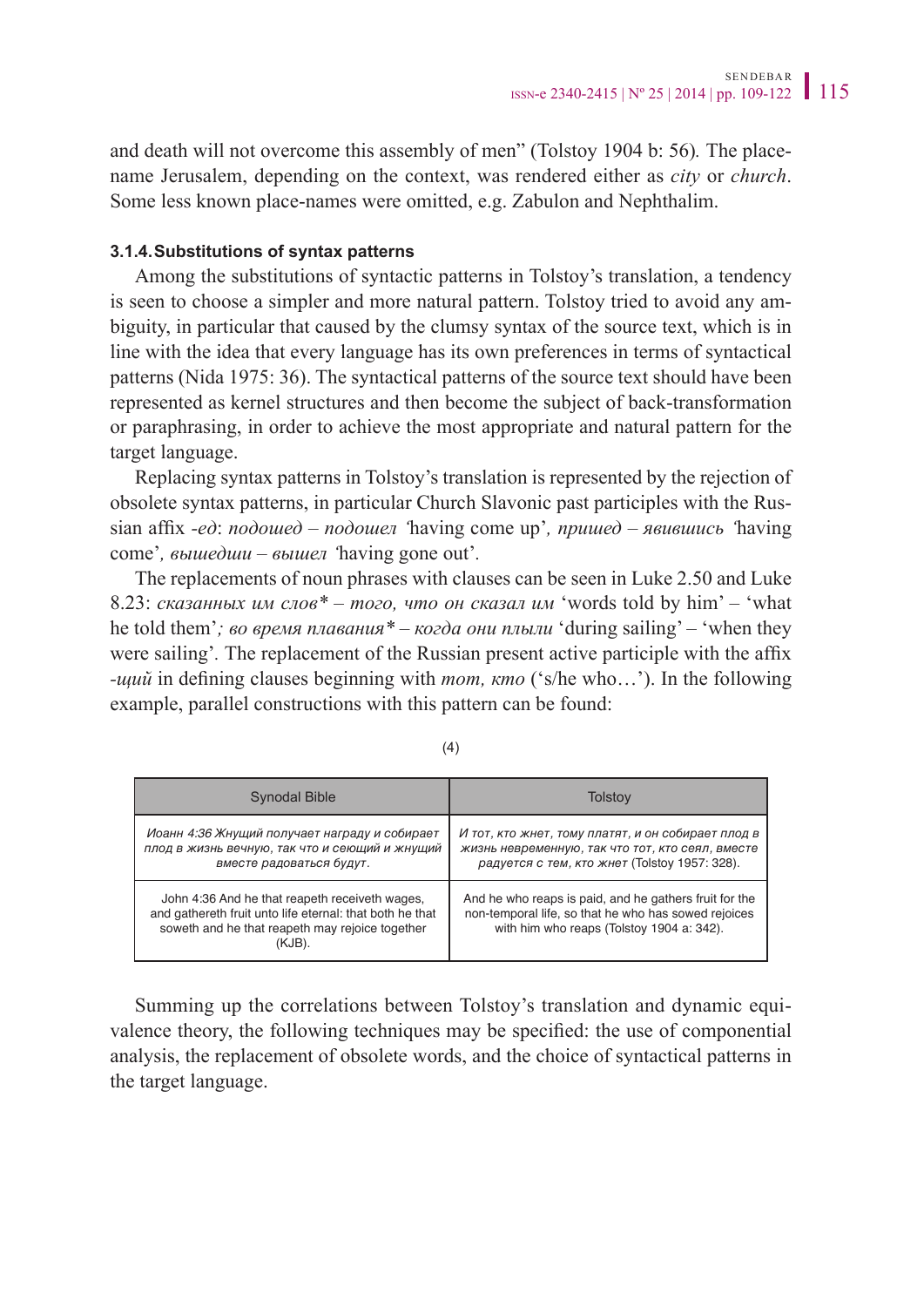#### **3.2. Cultural translation**

The cultural component has become one of the key notions in translation studies. It started developing as a part of Bible translation studies in the works by Nida (Nida 1947). According to the scholar, "cultural translation is a translation in which the content of the message is changed to conform to the receptor culture in some way, and/or in which information is introduced which is not linguistically implicit in the original" (Nida, Taber 1969: 199). At the same time, cultural translation, though nobody doubts its necessity, is a controversial area, as the approaches and the opinions differ on what, and to which extent, one should adapt in terms of culture. The issue of cultural translation is especially relevant given that we are speaking about a text that describes circumstances that occurred several thousand years ago (as the case is with the Gospels).

Some metaphors from the source text are absent in the culture of the target text or are shown in another form. The phrase from Matthew "Or if he ask a fish, will he give him a serpent?" may seem absurd to some African peoples, as many would prefer snake to fish. In this case, the translator is recommended to find a name of some inedible snake or give comments (Nida 1960: 98). Tolstoy used the provincialism *козюля* meaning 'snake' in the similar passage: "If any son will ask bread of any of you who is a father, will he give him a stone? or if he asks a fish, will he give him a snake?" (Tolstoy 1904 b: 111). Cultural translation in Tolstoy's work was mainly represented by omissions and explanations (3.2.1.), and rendering realia (3.2.2.).

#### **3.2.1.Omissions and explanations**

Tolstoy omitted interpolations in the Synodal Bible that were represented by separate words, phrases, and verses. In these omissions, when he used shorter and more understandable versions, one can notice the origins of translation relevance, aimed at the communicative effect on the reader.

There are several reasons for the omissions in Tolstoy's work, including: a phrase or verse is obscure, a component is lacking in the Bible or contains some ambiguity, some details are omitted as they hinder understanding of the main idea and divert the attention or break the flow of the text. In 5.29 Mathew, the word правый *right* referring to the eye is omitted as, in Tolstoy's opinion, it has no meaning and does not add to the sense:

| <b>Synodal Bible</b>                             | Tolstov                                        |
|--------------------------------------------------|------------------------------------------------|
| Матфей 5:29 Если же правый глаз твой соблазняет  | Если глаз твой ловит тебя, вырви его и брось   |
| тебя, вырви его и брось от себя; ибо лучше для   | от себя; потому сходне тебе, чтобы один глаз   |
| тебя, чтобы погиб один из членов твоих, а не все | пропал, чем всему тебе сгореть (Tolstoy, 1957: |
| тело твое было ввержено в геенну.                | $224)$ .                                       |

(5)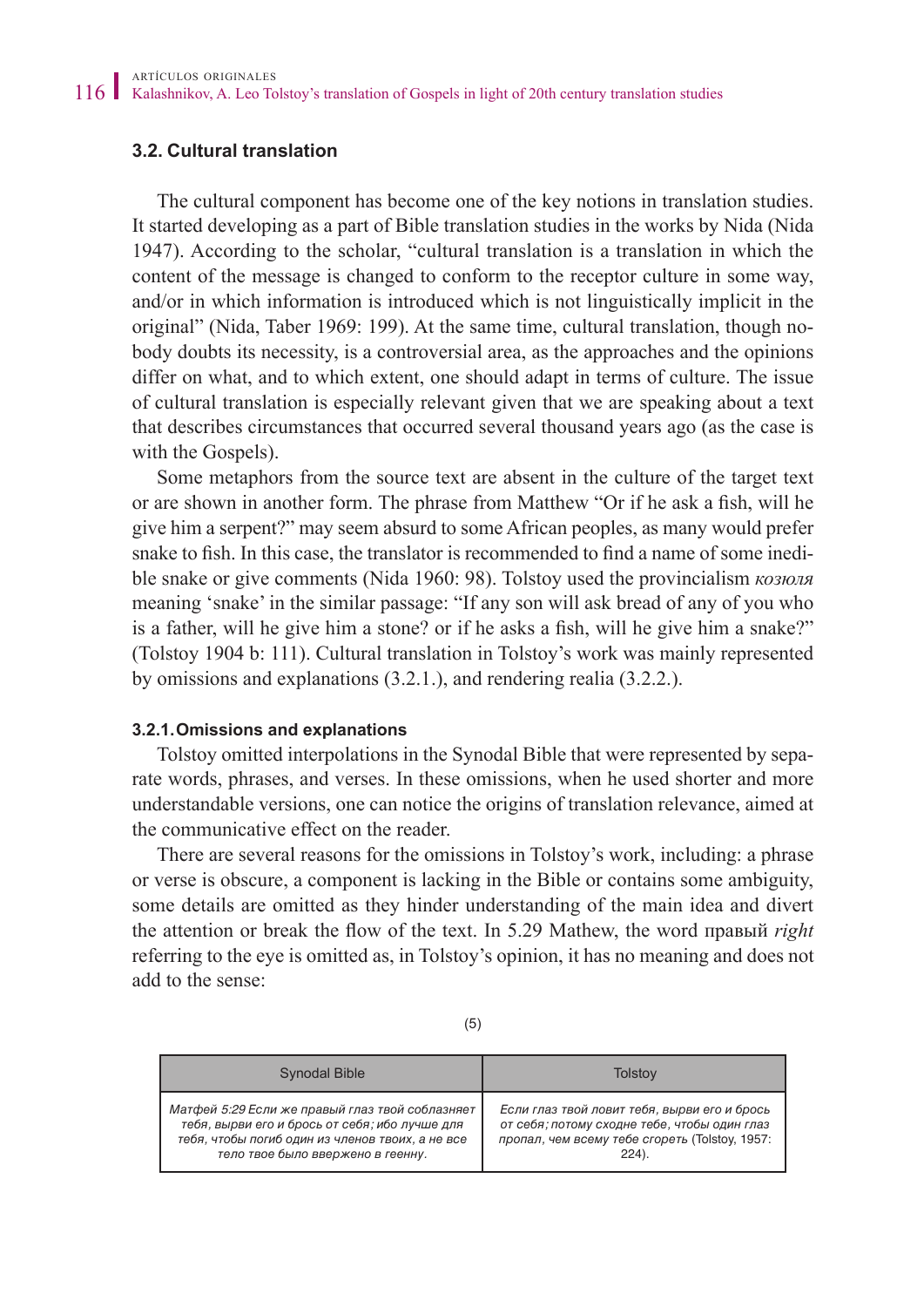| Synodal Bible                                               | Tolstov                                                 |
|-------------------------------------------------------------|---------------------------------------------------------|
| Matthew 5:29 And if thy right eye offend thee, pluck it     | If thy eye catches thee, pluck it out, and cast it away |
| out, and cast [it] from thee: for it is profitable for thee | from thee, for it is more profitable for thee that one  |
| that one of thy members should perish, and not [that]       | eye should perish, that thy whole body should burn      |
| thy whole body should be cast into hell (KJB).              | (Tolstoy 1904 a: 237).                                  |

Tolstoy makes a note: "I repeat eye, as we cannot speak in Russian of the eye as a member" (Tolstoy 1904 a: 238). In English translations, the Greek word μέλος 'member' occurs, inter alia in King James Version, but modern versions, such as New Living Translation, New American Standard Bible, International Standard Version (Bible Hub. Online Bible Study Suite. <http://biblehub.com/>), use the phrase "*part of your body"*.

Omitting phrases from Matthew 20.  $1 - 20$ , the Parable of the Labourers in the Vineyard (Tolstoy, 1904 b: 80) is also illustrative. In the description of how labourers were hired, exact time indicators were substituted for descriptions more appropriate in colloquial language: *около третьего часа\* - в завтрак* 'about the third hour' – 'at breakfast time', *около одиннадцатого часа\* - в полдень* 'about the eleventh hour' – 'at noon'.

The descriptions devoted to wonders and sacraments were accurately avoided and some of the verses were discarded. Tolstoy wrote in one of his comments to the verse from Matthew 3. 14-15 where Jesus spoke on the rite of baptism:

…The fourteenth and fifteenth verses are not very intelligible and, in the sense in which they are taken, add nothing to our teaching. The continuation of the sixteenth verse speaks of a miracle, an unnatural and unintelligible event. It adds nothing to the teaching, but on the contrary obscures it (Tolstoy 1904 a: 61).

In the passage devoted to the clothing and diet of John the Baptist, Tolstoy substituted *дикий мед '*wild honey' as a symbol of austerities for herbs*,* to make the target audience realize the miserable nature of the diet.

Though Tolstoy tackled interlocutions, he added some explanations., e.g. in Luke 15.22 which is part of the Parable of the Prodigal Son, the modifiers *дорогой* 'costly' and *хорошие '*good' were added to the nouns *ring* and *shoes* respectively to let the readers understand that these were signs of special respect:

| Synodal Bible                                                                                                                                                | Tolstov                                                                                                                                                                       |
|--------------------------------------------------------------------------------------------------------------------------------------------------------------|-------------------------------------------------------------------------------------------------------------------------------------------------------------------------------|
| Лука 15:22 А отец сказал рабам своим: принесите<br>лучшую одежду и оденьте его, и дайте перстень<br>на руку его и обувь на ноги (KJB).                       | А отец говорит работникам: несите кафтан самый<br>лучший и оденьте его, и перстень дорогой давайте<br>надену ему на палец, и дайте хорошие сапоги ему<br>(Tolstoy 1957: 522). |
| Luke 15:22 But the father said to his servants, Bring<br>forth the best robe, and put it on him; and put a ring<br>on his hand, and shoes on his feet (KJB). | But the father said to his servants, Bring the best coat,<br>and dress him; and I will put a costly ring on his hand,<br>and give him good shoes (Tolstoy 1904 b: 89).        |

(6)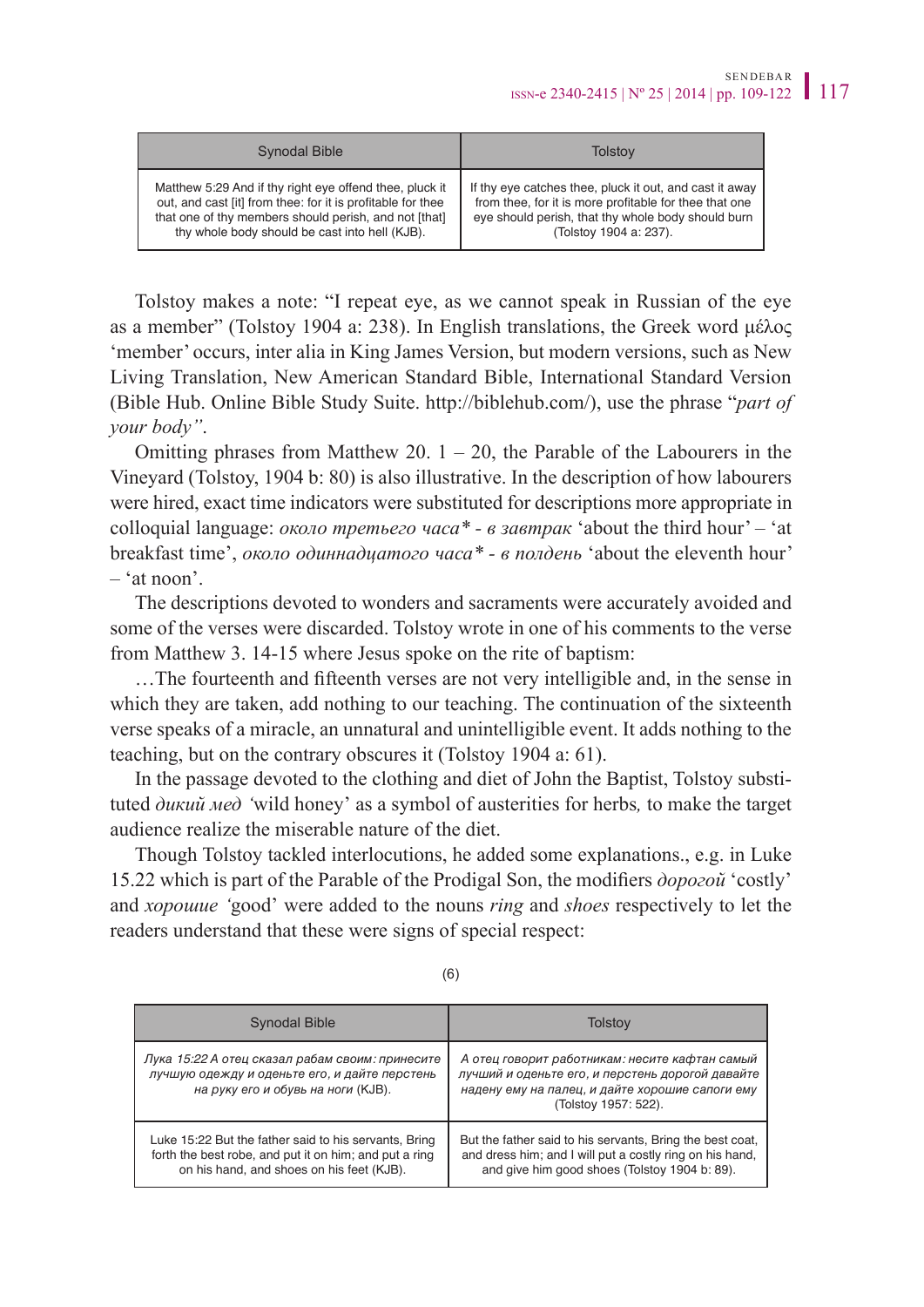#### **3.2.2.Rendering realia**

As to rendering unknown realia, i.e. words and expressions for culture-specific material things, the replacement of a mustard seed with a birch seed in the Parable of the Mustard Seed (Luke 17.5.) is worth mentioning. Tolstoy explained that a mustard seed could not be understood as a symbol of the tiniest thing that may grow into a tree (Tolstoy 1904 b: 96). In the description of the garden in the Parable of the Vineyard, Tolstoy made a more familiar illustration for the inhabitants of Russian provinces: *виноградник\** 'vineyard' became *сад '*garden' and *виноградари\** 'winegrowers' became *мужики '*husbandsmen':

| Synodal Bible                                                                                                                                                           | Tolstov                                                                                                                             |
|-------------------------------------------------------------------------------------------------------------------------------------------------------------------------|-------------------------------------------------------------------------------------------------------------------------------------|
| Марк 12:1  некоторый человек насадил<br>виноградник, и обнес оградою, и выкопал точило,<br>и построил башню, и, отдав его виноградарям,<br>отлучился.                   | человек насадил сад, и огородил, вырыл пруд,<br>и поставил избу, и сдал мужикам, а сам уехал<br>(Tolstoy 1957: 524).                |
| Mark 12:1.  A certain man planted a vineyard, and set<br>a hedge about it, and digged a place for the vinefat, and<br>built a tower, and let it out to winegrowers(KJB) | A man planted a garden, and hedged it, and<br>dug a pond, and built a house, and let it out to<br>husbandsmen  (Tolstoy 1904 b: 91) |

In the same verse, Tolstoy changed the obscure word *точило* mentioned in the Synodal Bible, which is unregistered in Russian dictionaries. Modern Russian readers can mistake it for a tool for sharpening (*точить* 'to sharpen') and *точило* sounds like 'a touchstone', but here it means a tank to collect fresh grape juice. Thus, the *birch seed* and the description of the garden would have been better understood among peasants.

In the Sermon on the Mount, the reader of the Synodal Bible again encounters an unclear part of text where the word ῥακά was rendered as *сволочь* 'rascal*'*:

(8)

| <b>Synodal Bible</b>                                                                                                                                                                                                                                                                                      | <b>Tolstov</b>                                                                                                                                                                                                                                            |
|-----------------------------------------------------------------------------------------------------------------------------------------------------------------------------------------------------------------------------------------------------------------------------------------------------------|-----------------------------------------------------------------------------------------------------------------------------------------------------------------------------------------------------------------------------------------------------------|
| Матфей 5:22 А я говорю вам, что всякий,<br>гневающийся на брата своего напрасно,<br>подлежит суду; кто же скажет брату своему<br>«рака», подлежит синедриону; а кто скажет<br>«безумный», подлежит геенне огненной.                                                                                       | А я вам говорю, кто сердится на брата своего, тот<br>уже подлежит суду. А если кто скажет своему<br>брату: сволочь, тот подлежит суду уголовному. А<br>если кто скажет своему брату: сумасшедший, тот<br>подлежит суду (Tolstoy 1957: 219).               |
| Matthew 5:22 But I say unto you, that whosoever<br>is angry with his brother without a cause shall be in<br>danger of the judgement: and whosoever shall say to<br>his brother, Raca, shall be in danger of the council: but<br>whosoever shall say, thou fool, shall be in danger of<br>hell fire (KJB). | But I tell you, He who is angry with his brother is<br>already subject to judgment. And he who says to his<br>brother, Rascal, is subject to criminal prosecution. And<br>he who says to his brother, Crazy, is subject to fire<br>(Tolstoy 1904 a: 233). |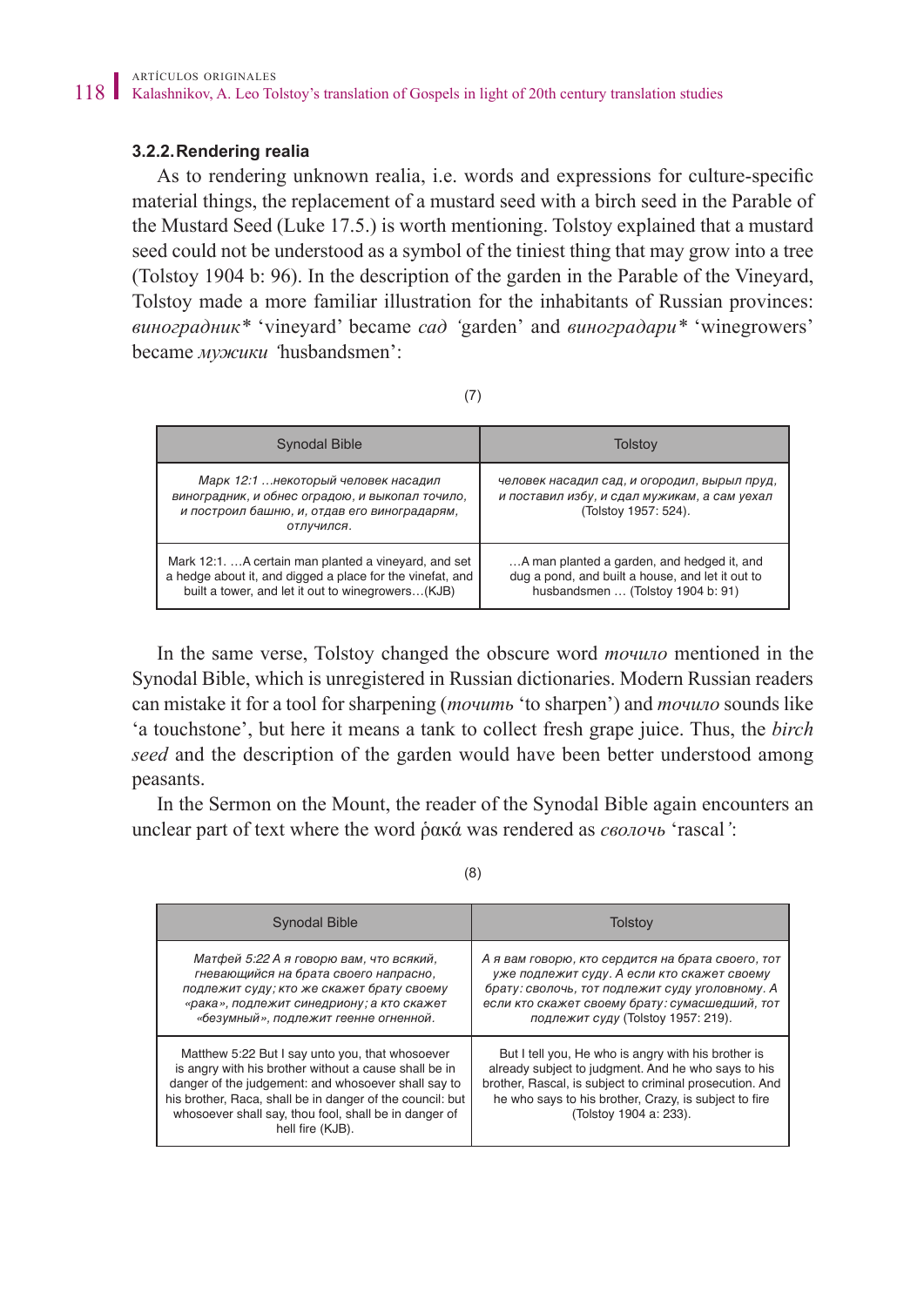In the same verse, Tolstoy pointed to the interpolation of the concept *without a cause*, as it distorted the sense and contradicted the writer's religious principles and the religious idea of non-violence. He wrote "If it is only without a cause that it is not good to be angry then it is permitted to be angry with a cause" (Tolstoy 1904 a: 233). The controversy of the interpolation is confirmed by the absence of the element in some well-known contemporary English versions:

(9)

*New American Standard Bible* But I say to you that everyone who is angry with his brother shall be guilty before the court... (*Bible Hub. Online Bible Study Suite.* [http://biblehub.com/\)](http://biblehub.com/);

(10)

*English Standard Version*

But I say to you that everyone who is angry with his brother will be liable to judgment... (*Bible Hub. Online Bible Study Suite.* [http://biblehub.com/\)](http://biblehub.com/).

The examination of cultural translation elements in *The Four Gospels Harmonized and Translated* has shown some features of adaptation in Tolstoy's translation – omission and explanation. However, Tolstoy managed to remain within the framework of translation, albeit a rather free one.

## **4.Conclusion**

The analysis of *The Four Gospels Harmonized and Translated* allows us to identify Tolstoy's main requirements for translation. According to Tolstoy, the aim of translation is the expression of meaning. In order to achieve this aim, translation must engage with the entire text, not simply a word or a sentence. These recommendations are clearly aimed at avoiding literal translation and translationese. Tolstoy wrote in this regard, "This is not a translation of a thought, but of words. No sense results from it, and each separate word is invested with a mystic and arbitrary gloss" (Tolstoy 1904 a: 24).

As to the disadvantages of Tolstoy's approach, a few points should be mentioned. Some interpretations made by the writer, especially those on omissions, look farfetched or even might have been introduced to distort some official church religious dogmas. Tolstoy's desire to create a colloquial language, and the lack of any clear criteria for choosing the most appropriate and natural equivalents, led to the overuse of derogatory or infrequently used vocabulary.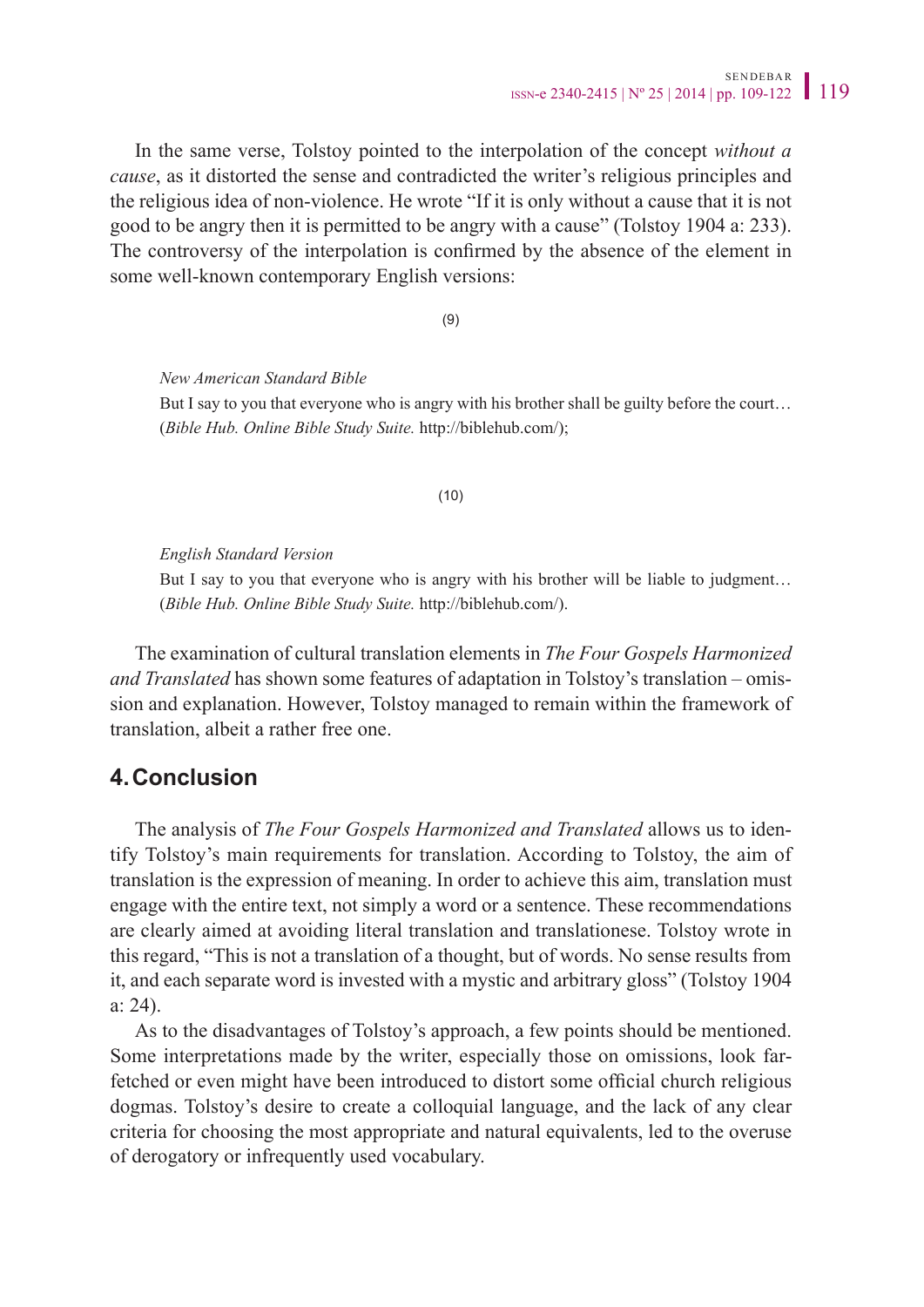However, Tolstoy actively experimented with various translation techniques which subsequently became widely discussed and promoted in 20th century linguistic translation theory. These include: semantics (shown in a meticulous choice of meaning, attention to contextual meanings of proper names); syntax (shown in the substitution of noun phrases by verbal ones, or participles for clauses); cultural translation (shown in the adaptation of realia for readers belonging to another culture, and the addition of colloquial language). Furthermore, Tolstoy also touched upon the problem of conveying meaning to a target audience.

These translation principles, despite some inconsistencies, are still practiced in religious translation projects, in particular Vision 2025 launched by Wycliffe Bible Translators, which according to its official site ([http://wycliffe.org.uk\)](http://wycliffe.org.uk) "*aims to see a Bible translation programme begun in all the remaining languages that need one".*

Thus, Tolstoy may be considered, inter alia, as a precursor of some of the key concepts in translation studies, including dynamic equivalence and cultural adaptation which, in turn, gave rise to interdisciplinary approaches, and in particular, certain sociocultural aspects in translation (Pym, Shlesinger, Jettmarová 2006), deconstruction (Davis 2001), polysystem theory (Even-Zohar 1997) and postcolonial studies (Robinson 1997). Despite their controversial nature, the approaches implemented in *The Four Gospels Harmonized and Translated* and theorized in the 20th century, provide a wealth of material for the further development of translation studies.

# **5.Bibliography**

- Bibliya (1990). *Synodalnoye izdaniye Moskovskoy Patriarkhii* [The Bible. Synodal Version of Moscow Patriarchate]. Moscow: Moskovskaya patriarkhiya. (in Russian)
- Davis, Kathleen (2001). *Deconstruction and Translation (Translation Theories Explained)*. Manchester: St. Jerome Publishing.
- Even-Zohar, Itamar (1997). Factors and dependencies in culture: A revised draft for polysystem culture research. Hendric van Gorp, Anneleen masschelein, Dirk de Geest, Koenrad Geldof, eds., *Canadian Review of Comparative Literature / Revue Canadienne de Littérature Comparée,* XXIV (1, March), 15–34.
- Filaret (1994). O dogmaticheskom dostoinstve i okhranitel'nom upotreblenii grecheskogo semidesiati tolkovnikov i slavenskogo perevodov Sviaschennogo Pisania [On a dogmatic significance and protective usage of the LXX and Slavonic translation of the Holy Scripture]. In Filaret *Tvoreniya Filareta Mitropolita Moskovskogo i Kolomenskogo* [Works of Filaret Metropolitan of Moscow and Kolomna] (pp. 375 - 394). Moscow: Otchiy dom. (in Russian)
- Gentzler, Edwin (2001). *Contemporary translation theories*. Clevedon: Cromwell Press Ltd.
- Jakobson, Roman (2000). On linguistic aspects of translation. Lawrence Venuti, ed., *The Translation Studies Reader*. London & New York: Routledge, 113-118.
- Luther, Martin (1957). *Sendbrief vom Dolmetschen*. Halle: Hrag von K. Bischoff.